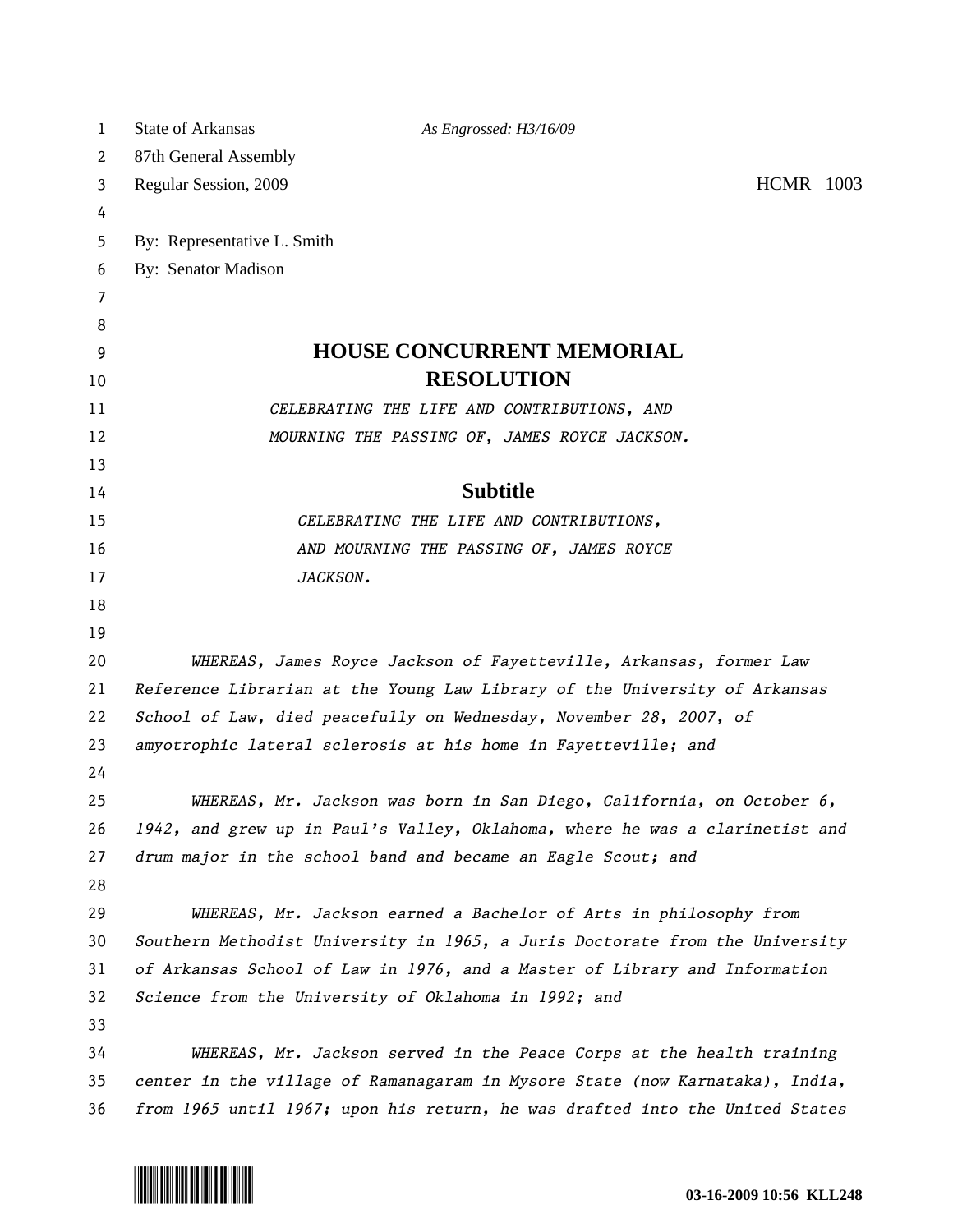## **As Engrossed: H3/16/09 HCMR1003**

| 1  | Army and served in Vietnam; and he wrote an engaging memoir about those two   |  |  |  |  |  |
|----|-------------------------------------------------------------------------------|--|--|--|--|--|
| 2  | disparate experiences, "Two Corps: Peace and War"; and                        |  |  |  |  |  |
| 3  |                                                                               |  |  |  |  |  |
| 4  | WHEREAS, Mr. Jackson was a practicing attorney and worked in the Rogers       |  |  |  |  |  |
| 5  | Public Library in Rogers, Arkansas, before joining the faculty of the Young   |  |  |  |  |  |
| 6  | Law Library of the University of Arkansas School of Law, where he was a       |  |  |  |  |  |
| 7  | Matthew Bender Fellow and a member of the American Association of Law         |  |  |  |  |  |
| 8  | Librarians and the Native American Librarians Association; and                |  |  |  |  |  |
| 9  |                                                                               |  |  |  |  |  |
| 10 | WHEREAS, Mr. Jackson was a Senior Dharma Teacher in the Kwan Um School        |  |  |  |  |  |
| 11 | of Zen, and he and his wife Barbara founded the Morning Star Zen Center in    |  |  |  |  |  |
| 12 | Fayetteville, Arkansas, in 1986; and                                          |  |  |  |  |  |
| 13 |                                                                               |  |  |  |  |  |
| 14 | WHEREAS, Mr. Jackson was a kind, thoughtful, loving, and compassionate        |  |  |  |  |  |
| 15 | man with a quiet and reserved manner who had deep and wide-ranging            |  |  |  |  |  |
| 16 | intellectual interests; he was a gifted poet, a creative artist, a skilled    |  |  |  |  |  |
| 17 | and hilariously funny storyteller, a talented musician, and an inspired       |  |  |  |  |  |
| 18 | teacher; but the role he loved most and what he may have been best at was     |  |  |  |  |  |
| 19 | being a father; his children meant everything to him, and he was a completely |  |  |  |  |  |
| 20 | caring, engaged, involved, and loving parent; and                             |  |  |  |  |  |
| 21 |                                                                               |  |  |  |  |  |
| 22 | WHEREAS, in addition to his wife, Barbara Taylor, James Royce Jackson         |  |  |  |  |  |
| 23 | is survived by his son, Keefe N. Jackson of Chicago, Illinois; his daughter,  |  |  |  |  |  |
| 24 | Margaret "Margot" E. E. Jackson of Fayetteville, Arkansas; his stepdaughter,  |  |  |  |  |  |
| 25 | Jennifer E. Enos of Springdale, Arkansas; his stepson, Lev K. Desmarais of    |  |  |  |  |  |
| 26 | Parker, Texas; and his three (3) grandchildren, Corinne T. McKimmey, Nathan   |  |  |  |  |  |
| 27 | T. Enos, and Kailani R. Enos,                                                 |  |  |  |  |  |
| 28 |                                                                               |  |  |  |  |  |
| 29 | NOW THEREFORE, BE IT RESOLVED BY THE HOUSE OF REPRESENTATIVES OF THE EIGHTY-  |  |  |  |  |  |
| 30 | SEVENTH GENERAL ASSEMBLY OF THE STATE OF ARKANSAS, THE SENATE CONCURRING      |  |  |  |  |  |
| 31 | THEREIN:                                                                      |  |  |  |  |  |
| 32 |                                                                               |  |  |  |  |  |
| 33 | THAT the House of Representatives and the Senate honor the memory of          |  |  |  |  |  |
| 34 | James Royce Jackson; celebrate his life and significant contributions to      |  |  |  |  |  |
| 35 | public service in his community, our state, our nation, and the world; and    |  |  |  |  |  |
| 36 | remember him with the deepest admiration and respect for his intellect, his   |  |  |  |  |  |